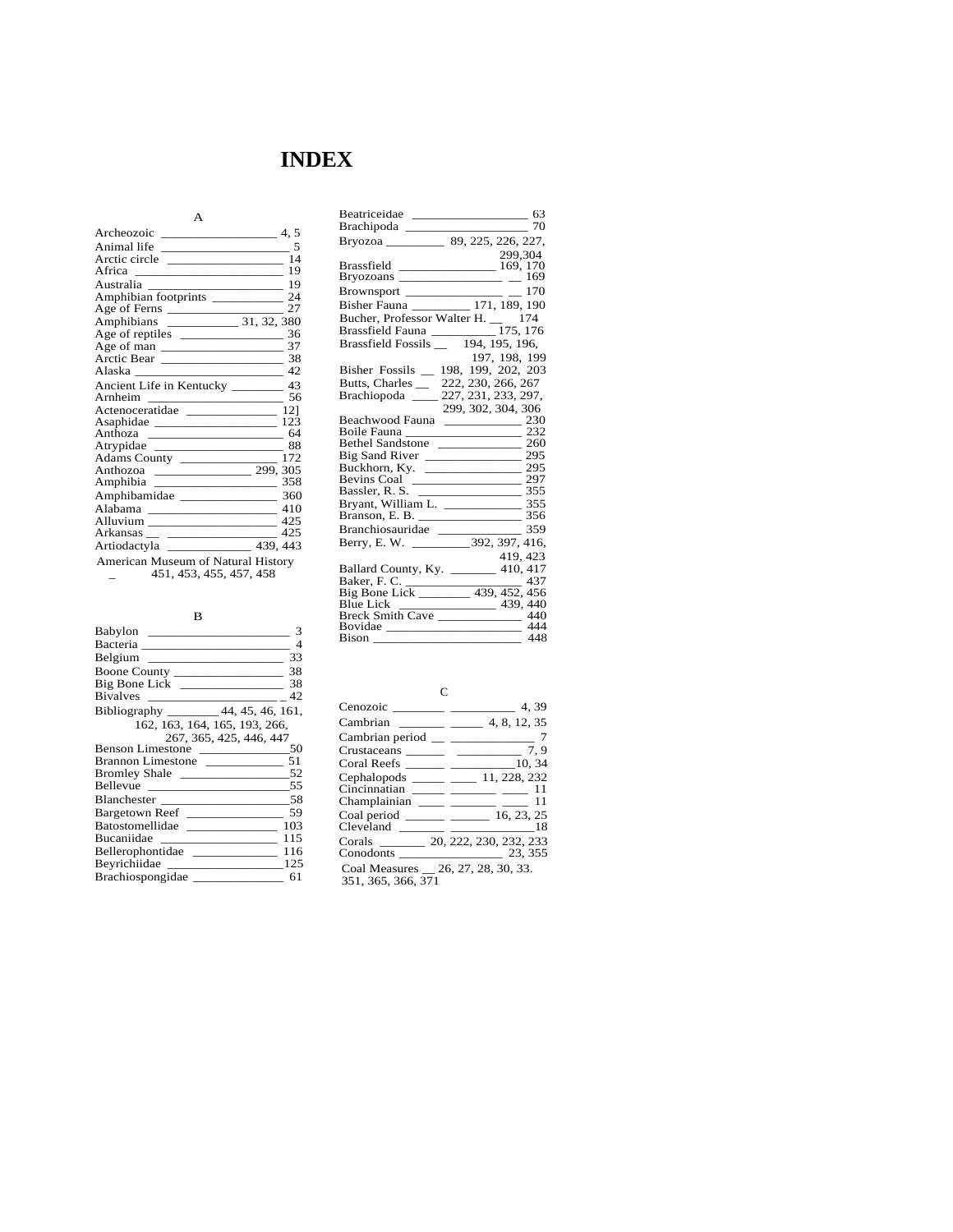| Crawfish<br>$\equiv$ $-$                                                                                                                                                                                                       | $-42$                    |
|--------------------------------------------------------------------------------------------------------------------------------------------------------------------------------------------------------------------------------|--------------------------|
| Camp Nelson Limestone ___________ 49                                                                                                                                                                                           |                          |
| Curdsville Limestone ______________50                                                                                                                                                                                          |                          |
|                                                                                                                                                                                                                                |                          |
| Cynthiana Limestonc _ 52, 136, 138,                                                                                                                                                                                            |                          |
|                                                                                                                                                                                                                                | 139, 140, 141            |
|                                                                                                                                                                                                                                |                          |
|                                                                                                                                                                                                                                |                          |
|                                                                                                                                                                                                                                |                          |
| Coelenterata 63, 305                                                                                                                                                                                                           |                          |
| Constellaridae ________________100                                                                                                                                                                                             |                          |
|                                                                                                                                                                                                                                |                          |
| Chaetetidae 67<br>Crinoidea 68, 299, 302, 305                                                                                                                                                                                  |                          |
| Ceranoporidae 89                                                                                                                                                                                                               |                          |
|                                                                                                                                                                                                                                |                          |
| Cyrtolitidae ___________________114                                                                                                                                                                                            |                          |
| Cephalopoda ________ 121, 234, 297,                                                                                                                                                                                            |                          |
| Cyathophyllidae $\frac{300,325}{65}$                                                                                                                                                                                           |                          |
|                                                                                                                                                                                                                                |                          |
| Clinton, Lower _________________170                                                                                                                                                                                            |                          |
|                                                                                                                                                                                                                                |                          |
|                                                                                                                                                                                                                                |                          |
| Centerville Fauna ____________ 184, 185                                                                                                                                                                                        |                          |
| Centerville Fossils _______ 198, 199,                                                                                                                                                                                          |                          |
|                                                                                                                                                                                                                                | 204, 205                 |
|                                                                                                                                                                                                                                |                          |
|                                                                                                                                                                                                                                |                          |
|                                                                                                                                                                                                                                |                          |
| Casey Fauna<br>Casey Fauna<br>Chester, Lower 251, 259<br>Chester, Upper 251, 263, 290<br>Chester, Middle 251, 263, 290<br>Chester Series 251, 258, 280<br>Chester outcrops 258<br>Clore Lineston Paula 280, 291<br>Clore Lines |                          |
|                                                                                                                                                                                                                                |                          |
|                                                                                                                                                                                                                                |                          |
|                                                                                                                                                                                                                                |                          |
|                                                                                                                                                                                                                                |                          |
|                                                                                                                                                                                                                                |                          |
| Chester, Series Fossils _ 280, 281                                                                                                                                                                                             |                          |
| Chester, Upper Fossils ______ 290, 291                                                                                                                                                                                         |                          |
|                                                                                                                                                                                                                                |                          |
|                                                                                                                                                                                                                                | 300                      |
| Copeland, Kentucky<br>Copeland, Kentucky<br>Crustacea 300<br>Case, E. C.                                                                                                                                                       |                          |
| Carman, J. Ernest                                                                                                                                                                                                              | $-353$                   |
| Caney Shales<br>$\overline{\phantom{a}}$                                                                                                                                                                                       | 354<br>$\frac{354}{357}$ |
| $\frac{1}{\sqrt{1-\frac{1}{2}}\sqrt{1-\frac{1}{2}}\sqrt{1-\frac{1}{2}}\sqrt{1-\frac{1}{2}}}}$                                                                                                                                  |                          |
| Cocytinidae $\frac{360}{24}$ = 360                                                                                                                                                                                             |                          |
|                                                                                                                                                                                                                                |                          |
|                                                                                                                                                                                                                                | 384                      |
|                                                                                                                                                                                                                                |                          |
|                                                                                                                                                                                                                                |                          |
|                                                                                                                                                                                                                                | 423, 424                 |
|                                                                                                                                                                                                                                |                          |
| Cumberland River 409<br>Claiborne deposits 410                                                                                                                                                                                 |                          |
| Crider, A. F. $\_\_\_\_\_\_\_\_\$                                                                                                                                                                                              | 414                      |

| Collins, R. L. _______          | 417      |
|---------------------------------|----------|
| Columbus, Ky. $\qquad \qquad$   | 420, 421 |
| Crittenden County, Ky, ________ | 423      |
| Cooper, C. L.                   | 433, 435 |
| Chamberlain, T. C.              | 436      |
| Carnivora                       | 441      |
| Castoroididae                   | 441      |
| Cervidae                        | 443      |

# $\mathbf D$

|                                        | 15     |
|----------------------------------------|--------|
| Devonian ____ 18, 19, 21, 25, 174, 357 |        |
| Dystactospongidae ____________         | 61     |
| Diplograptidae ________________        | 64     |
| Dayton Fauna 170, 171, 185, 186        |        |
|                                        | 172    |
| Dayton Fossil _______________ 198, 199 |        |
| Devonian Fauna-215, 217, 218, 219      |        |
| Duffin Fauna ________________          | 234    |
| Duffin Limestone ____________          | 247    |
| Degonia Sandstone ____________         | 265    |
| Dwale Shales 296, 327, 330, 331        |        |
| Dipnoi ____________                    | 358    |
| Dicotylidae __                         | $-443$ |

#### E

|                                      | 144, 145 |
|--------------------------------------|----------|
| Echinodermata ______________68, 225  |          |
| Euomphalidae _________________118    |          |
| Erdoceratidae ________________121    |          |
|                                      |          |
| Edge Wood ____________________170    |          |
| Elkin Fork Shales 296, 327, 335      |          |
| Eastman, Charles R. ______ _355, 357 |          |
| Elasmobranchii ____ ___ ____ 356     |          |
| Eutaw ____________ _____ ______ 390  |          |
| Eutaw Formation ___ ___ ____ 393     |          |
| Eutaw Faunas _____ ___ _400, 401     |          |
| Eutaw Floras ______ ____ _400, 401   |          |
| Edentata __________ _____ _____442   |          |
| Equidae ____________ _____ _____445  |          |
| Elephantidae ______ ____ ____445     |          |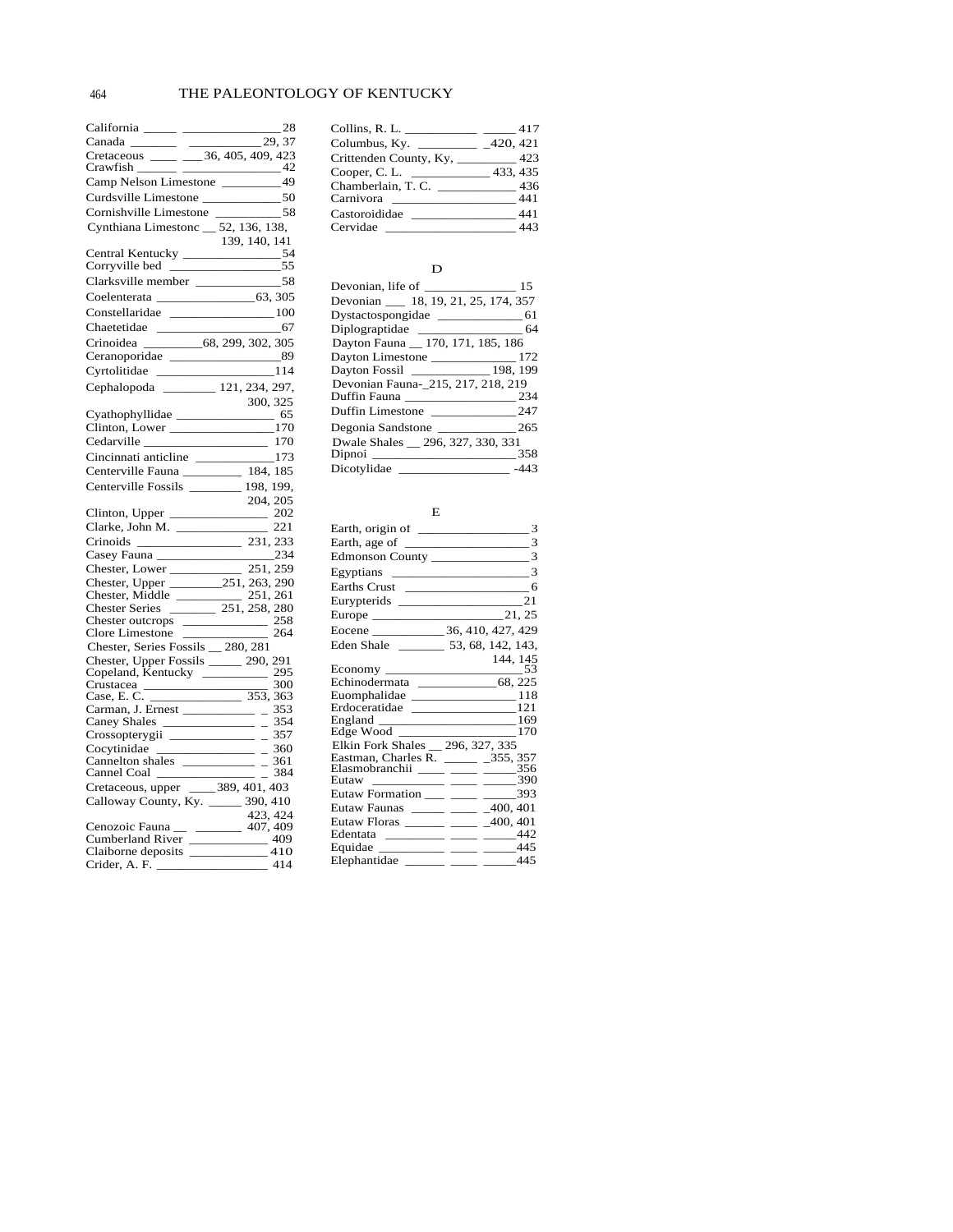| F                                                                                                                                                                                                                                                                                                                                                                                                                                                                                                                         |
|---------------------------------------------------------------------------------------------------------------------------------------------------------------------------------------------------------------------------------------------------------------------------------------------------------------------------------------------------------------------------------------------------------------------------------------------------------------------------------------------------------------------------|
| 12, 14, 15, 16, 17, 23,<br>Fossils                                                                                                                                                                                                                                                                                                                                                                                                                                                                                        |
| 33, 38, 40, 129, 130, 131,                                                                                                                                                                                                                                                                                                                                                                                                                                                                                                |
| 133, 135, 136, 137, 143, 147,                                                                                                                                                                                                                                                                                                                                                                                                                                                                                             |
| 149, 151, 153, 155, 157, 195,                                                                                                                                                                                                                                                                                                                                                                                                                                                                                             |
| 197, 199, 201, 203, 205, 207,                                                                                                                                                                                                                                                                                                                                                                                                                                                                                             |
| 209, 213, 237, 239, 241, 242,                                                                                                                                                                                                                                                                                                                                                                                                                                                                                             |
| 243, 245, 247, 269, 271, 273,                                                                                                                                                                                                                                                                                                                                                                                                                                                                                             |
| 275, 277, 279, 281, 283, 285,                                                                                                                                                                                                                                                                                                                                                                                                                                                                                             |
| 287, 289, 331, 332, 333, 334,                                                                                                                                                                                                                                                                                                                                                                                                                                                                                             |
| 335, 336, 337, 338, 339, 340,                                                                                                                                                                                                                                                                                                                                                                                                                                                                                             |
| 34<1, 342, 343, 344, 345, 346,                                                                                                                                                                                                                                                                                                                                                                                                                                                                                            |
| 347, 34-8, 349, 369, 370, 371,                                                                                                                                                                                                                                                                                                                                                                                                                                                                                            |
| 372, 373, 374, 377, 378,<br>379.                                                                                                                                                                                                                                                                                                                                                                                                                                                                                          |
| 381, 382, 383, 385, 393, 395,                                                                                                                                                                                                                                                                                                                                                                                                                                                                                             |
| 398, 399, 403, 405, 427, 429,                                                                                                                                                                                                                                                                                                                                                                                                                                                                                             |
| 431, 449, 451, 453                                                                                                                                                                                                                                                                                                                                                                                                                                                                                                        |
| 17                                                                                                                                                                                                                                                                                                                                                                                                                                                                                                                        |
|                                                                                                                                                                                                                                                                                                                                                                                                                                                                                                                           |
| Ferns<br>$^{23}_{42}$<br>Fish                                                                                                                                                                                                                                                                                                                                                                                                                                                                                             |
|                                                                                                                                                                                                                                                                                                                                                                                                                                                                                                                           |
| Funkhouser, Professor ______ _____43<br>51<br>Faulconer Limestone ______ __                                                                                                                                                                                                                                                                                                                                                                                                                                               |
| 53<br>Fulton Shale                                                                                                                                                                                                                                                                                                                                                                                                                                                                                                        |
| Fairview ______ 54, 146, 147, 148, 149                                                                                                                                                                                                                                                                                                                                                                                                                                                                                    |
| 55                                                                                                                                                                                                                                                                                                                                                                                                                                                                                                                        |
| Fort Ancient<br>58                                                                                                                                                                                                                                                                                                                                                                                                                                                                                                        |
| 67                                                                                                                                                                                                                                                                                                                                                                                                                                                                                                                        |
| 172<br>Fleming County, Ky.                                                                                                                                                                                                                                                                                                                                                                                                                                                                                                |
| Foerste, August F. _ 167, 219, 232                                                                                                                                                                                                                                                                                                                                                                                                                                                                                        |
| 253<br>Fern Glen                                                                                                                                                                                                                                                                                                                                                                                                                                                                                                          |
| 256                                                                                                                                                                                                                                                                                                                                                                                                                                                                                                                       |
| Floyd County, Ky.<br>295                                                                                                                                                                                                                                                                                                                                                                                                                                                                                                  |
| Flint Ridge Flint _ 296, 305, 328,<br>343                                                                                                                                                                                                                                                                                                                                                                                                                                                                                 |
|                                                                                                                                                                                                                                                                                                                                                                                                                                                                                                                           |
| Fulton County, Ky. $\_\_420$                                                                                                                                                                                                                                                                                                                                                                                                                                                                                              |
| 438<br><b>Fossil</b> localities<br>$\begin{array}{cccccccccc} \multicolumn{2}{c}{} & \multicolumn{2}{c}{} & \multicolumn{2}{c}{} & \multicolumn{2}{c}{} & \multicolumn{2}{c}{} & \multicolumn{2}{c}{} & \multicolumn{2}{c}{} & \multicolumn{2}{c}{} & \multicolumn{2}{c}{} & \multicolumn{2}{c}{} & \multicolumn{2}{c}{} & \multicolumn{2}{c}{} & \multicolumn{2}{c}{} & \multicolumn{2}{c}{} & \multicolumn{2}{c}{} & \multicolumn{2}{c}{} & \multicolumn{2}{c}{} & \multicolumn{2}{c}{} & \multicolumn{2}{c}{} & \mult$ |

| ſì                                                                                                                                                                                                                                                     |  |
|--------------------------------------------------------------------------------------------------------------------------------------------------------------------------------------------------------------------------------------------------------|--|
| Geologic Time                                                                                                                                                                                                                                          |  |
| Geologic Column<br>8                                                                                                                                                                                                                                   |  |
| Greenland<br>21                                                                                                                                                                                                                                        |  |
| 21                                                                                                                                                                                                                                                     |  |
| 35                                                                                                                                                                                                                                                     |  |
| 37                                                                                                                                                                                                                                                     |  |
|                                                                                                                                                                                                                                                        |  |
| - 52<br>Gratz Shale                                                                                                                                                                                                                                    |  |
| 56<br>Gilbert zone                                                                                                                                                                                                                                     |  |
| Gastropoda _ 114, 297, 300, 304, 321                                                                                                                                                                                                                   |  |
| 64                                                                                                                                                                                                                                                     |  |
| 169<br>Gotland<br><u> Alexandro Alexandro Alexandro Alexandro Alexandro Alexandro Alexandro Alexandro Alexandro Alexandro Alexandro Alexandro Alexandro Alexandro Alexandro Alexandro Alexandro Alexandro Alexandro Alexandro Alexandro Alexandro </u> |  |
|                                                                                                                                                                                                                                                        |  |
| 171                                                                                                                                                                                                                                                    |  |
| Greenfield Fauna 192, 193                                                                                                                                                                                                                              |  |
| Greenfield Fossils 204, 205                                                                                                                                                                                                                            |  |
| 21'<br>Genesee<br><u> 1980 - Andrea Andrew Maria (</u>                                                                                                                                                                                                 |  |

| <b>Grand Tower Limestone</b>                | 219, 220      |
|---------------------------------------------|---------------|
|                                             | 228, 232      |
| Geodes<br>the control of the control of the | 255           |
|                                             | 256           |
| Gasper Limestone                            | 260           |
| Golconda Limestone                          | 261, 286      |
| Golconda Fauna <b>Exercía de Sol</b>        | 261           |
| Golconda Fossils                            | 286, 287      |
| Glen Dean Limestone                         | 263, 288      |
| Glen Dean Fossils                           | 288, 289      |
| Gilmore. Charles W.                         | 364           |
| Golden Pond, Ky.                            | 391           |
| Glen. L. C.                                 | 394, 413, 419 |
| Granada                                     | 415, 417      |
| Graves County, Ky.<br>Georgia               | 417, 418      |
|                                             |               |

# H

| Holozoic                               | 4, 37      |
|----------------------------------------|------------|
| Highbridge Series ________________     | 49         |
| Hermitage Limestone                    | 50         |
|                                        | 56         |
| Highbridge __________________ 128, 129 |            |
| Hydrozoa                               | 63         |
|                                        |            |
| Heterocrinidae ________________        | 68         |
| Heterotrypidae _______________         | 96         |
|                                        |            |
| Helderburg _________________           | 217        |
|                                        |            |
|                                        |            |
| Hamilton Fauna _______________         | 220        |
|                                        | - 222      |
|                                        |            |
| Herald, Ky. ____________________       | -295       |
| Huxley, T. H. $\qquad$                 | 361        |
|                                        |            |
|                                        | 412        |
| Hickman County, Ky.                    | $-416,420$ |
| Henderson County, Ky.                  | 438        |
|                                        |            |

# I

| 4, 37, 439         |
|--------------------|
| 18                 |
| 170, 217, 353, 359 |
| 173                |
| 173                |
| 363                |
| 436                |
| 437                |
|                    |

| Jelly Fishes<br>$\text{Jes}$ $\overline{\phantom{a}}$ |                   |
|-------------------------------------------------------|-------------------|
| Jillson, W. R.                                        | 29, 39, 354, 356, |
|                                                       | 364, 436          |

J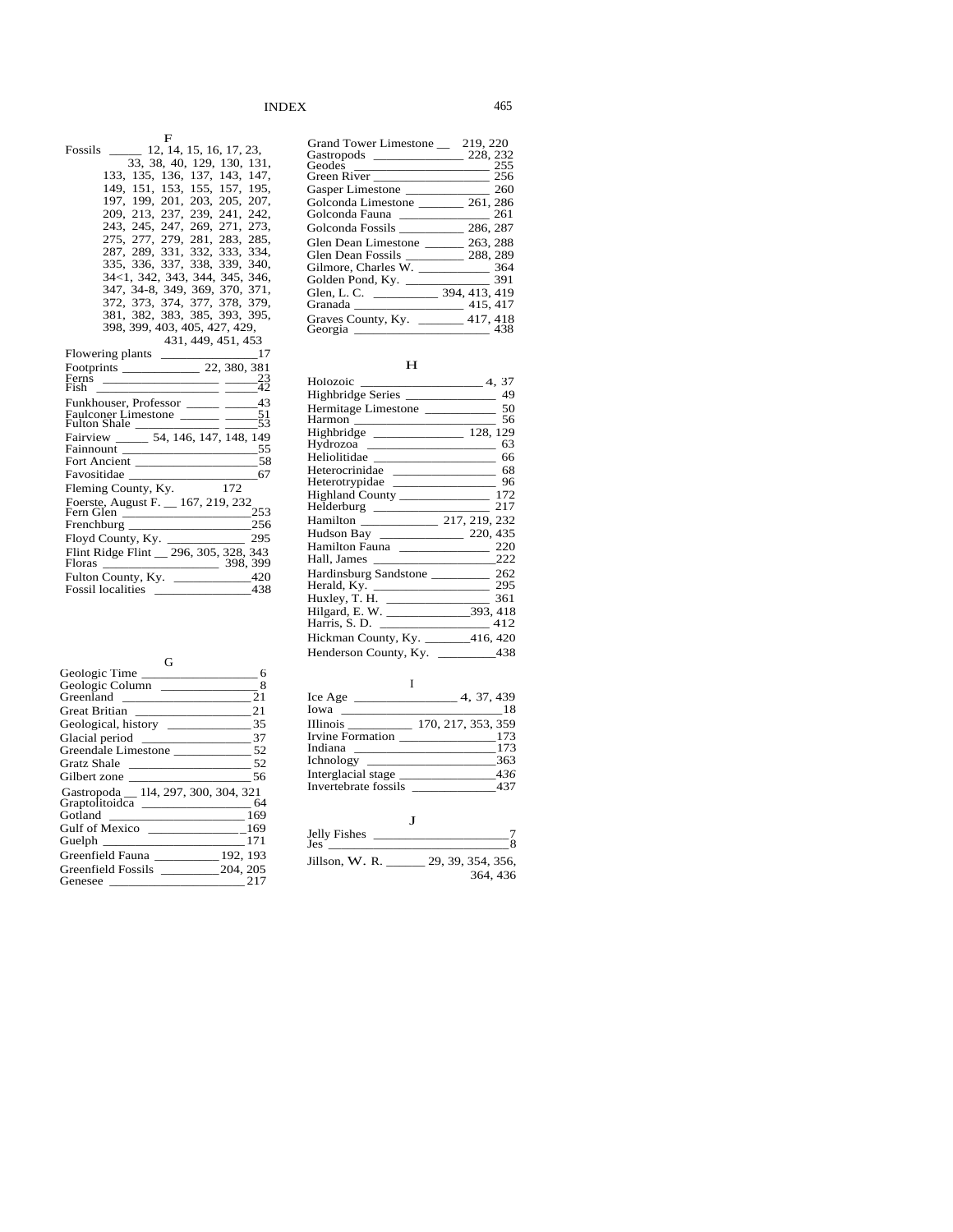| Jurassic<br>Jes<br>the control of the control of the control of | 36, 389<br>50 |
|-----------------------------------------------------------------|---------------|
| Jefferson County                                                | 57            |
|                                                                 |               |
|                                                                 |               |
| Jefferwnyille Fauna 218, 219, 221                               |               |
| Jeffersonville Limestone 219, 222,                              |               |
| 223, 224, 225, 226, 227, 236,<br>237, 238, 239, 240, 241, 244,  |               |
| Johnson, L. C.                                                  | 245<br>391    |
|                                                                 | 410.411       |
| Jackson Deposit ____ ________________ A18                       |               |
|                                                                 | 430           |

# K

| Kentucky _____ 4, 25, 29, 34, 169, 173                        |
|---------------------------------------------------------------|
| Kentucky Blue Grass<br>8                                      |
| Kentucky Indians<br>42                                        |
| 222<br>Kindle, E. M.                                          |
| 251<br>Kinderhook Group                                       |
| 252<br>Kinderhook Strata                                      |
| 254, 268<br>Kinderhook _____________                          |
| 254                                                           |
| Kinkaid Limestone<br>266<br>the company of the company of the |
| <b>Keokuk Fossils</b><br>270, 271                             |
| 296, 298, 301,<br>Kendrick Shale                              |
| 327, 331, 333, 337, 339, 341, 343, 345,                       |
| 347, 349                                                      |
| Kendrick Shale Fossils 333, 335,                              |
| 337                                                           |
| 353, 354, 380<br>Kansas<br>and the company of the company     |
| Keewatin<br>435                                               |

# L

| Lexington $\frac{1}{\sqrt{1-\frac{1}{2}}\left(1-\frac{1}{2}\right)}$ | $\sim$ 38     |
|----------------------------------------------------------------------|---------------|
| Lexington Limestone $\_\$ 50, 131, 132,                              |               |
|                                                                      | 133, 134, 135 |
|                                                                      |               |
| Lexington, lower $\_\_\_\_\_\_$ 128, 129                             |               |
|                                                                      |               |
|                                                                      |               |
| Lilley Fauna __ ________ 171, 190, 191                               |               |
| Lewis County, Ky. $\frac{172}{27}$                                   |               |
| Laurel Fauna __________178, 179, 180                                 |               |
| Louisville Fauna ______ 182, 183, 184                                |               |
|                                                                      |               |
|                                                                      |               |
| Louisville Fossils 208, 209, 210,                                    |               |
|                                                                      | 211, 212, 213 |
| Leitchfield Formation 263                                            |               |
| Lost Creek Limestone                                                 | 296, 304, 328 |
|                                                                      |               |
|                                                                      |               |

| Livingston County, Ky.          | 391      |
|---------------------------------|----------|
| Lafayette Sand                  | 410      |
| Ligonitic                       | 411      |
| La Grange Group $\qquad \qquad$ | 411      |
| Lowe, E.N.                      | 414.     |
| Loughridge, R. H.               | 417      |
|                                 | 419, 420 |
| Lafayette Deposits _            | 422      |
| Loess                           | 422      |
| Loam                            | 424.     |

## M

| Miocene ______________________ ____ 36                                                                             |
|--------------------------------------------------------------------------------------------------------------------|
|                                                                                                                    |
|                                                                                                                    |
|                                                                                                                    |
|                                                                                                                    |
| McMicken _______________________54<br>Maysville Formation ____________________54                                   |
|                                                                                                                    |
|                                                                                                                    |
| Mount Auburn $\frac{152, 153}{55}$<br>Molluscoidea $\frac{55}{100}$                                                |
|                                                                                                                    |
|                                                                                                                    |
| Mollusca ____________________ 111, 315                                                                             |
|                                                                                                                    |
| Melocrinidae _______________ ___69                                                                                 |
| Monticuliporidae $\frac{ }{ \qquad \qquad }$ 90<br>Medina $\frac{ }{ \qquad \qquad }$ $\frac{90}{ \qquad \qquad }$ |
| Medina $\frac{170}{\text{Maryland}}$ $\frac{170}{\text{Mayland}}$ 70                                               |
|                                                                                                                    |
|                                                                                                                    |
|                                                                                                                    |
|                                                                                                                    |
| Mississippian Faunas<br>Meramec Group<br>251, 255<br>Mississippian Formation<br>258<br>258                         |
|                                                                                                                    |
|                                                                                                                    |
| Menard Limestone 264,<br>Morse, William Clifford 293, 295                                                          |
|                                                                                                                    |
|                                                                                                                    |
|                                                                                                                    |
| Magoffin County, Ky. 295, 295<br>Magoffin Beds 296, 301, 327,<br>335, 339, 341, 347                                |
| Marine Fishes<br>Mazon Creek Shales 355, 357, 358, 357,                                                            |
|                                                                                                                    |
|                                                                                                                    |
|                                                                                                                    |
|                                                                                                                    |
|                                                                                                                    |
|                                                                                                                    |
| Midway Formation _______ 410, 411                                                                                  |
|                                                                                                                    |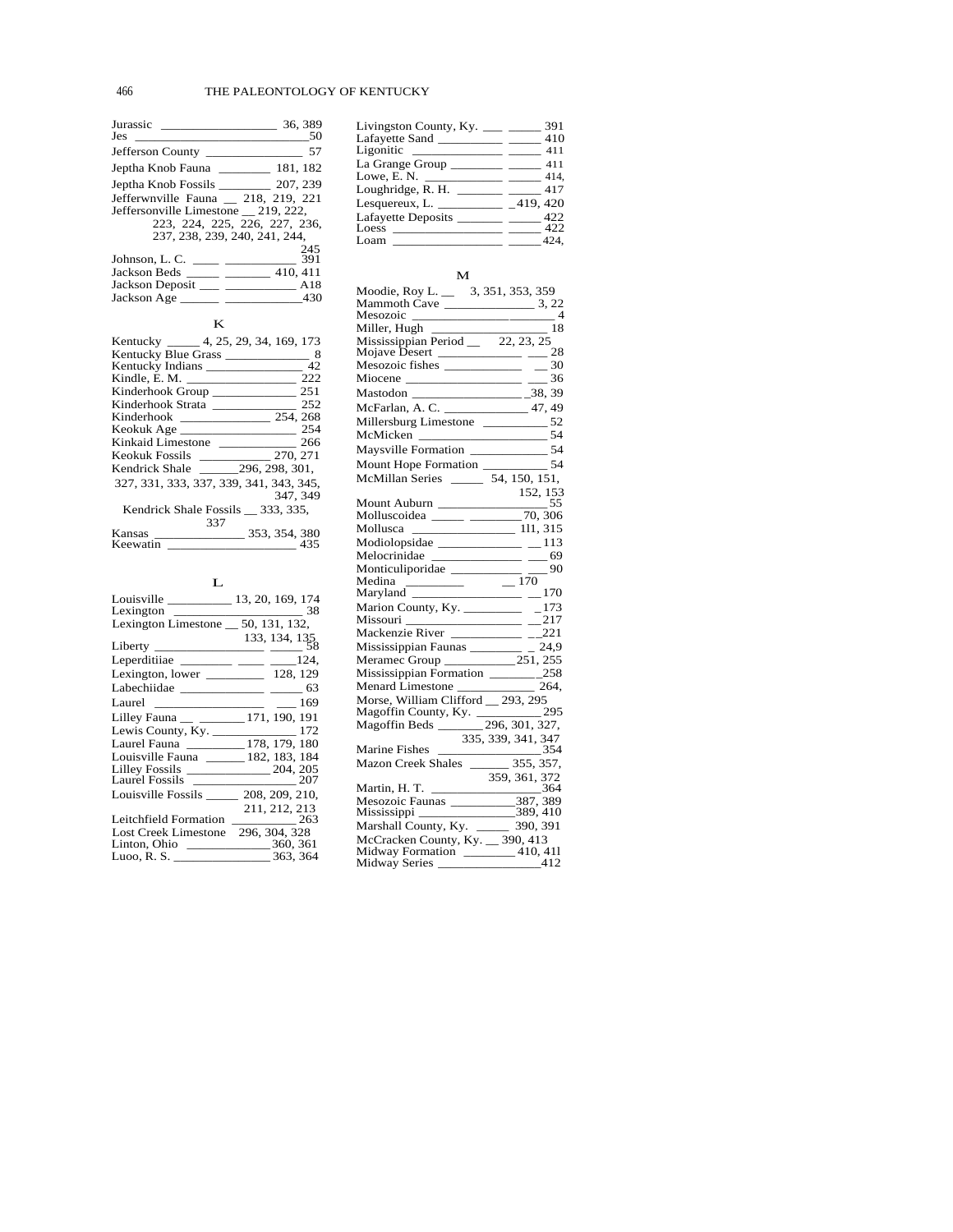| Murray, $Ky.$            | 423 |
|--------------------------|-----|
| Mississippi River Bluffs | 424 |
| Megalonychidae           | 442 |
| Mammals                  | 449 |
| Moose Group              | A58 |

#### N

| Nile Valley                |                 |
|----------------------------|-----------------|
|                            |                 |
|                            | 169, 252, 367   |
| New York                   | 13, 18          |
|                            | 21              |
| Nova Scotia                | 29              |
| Nelson County, Ky.         | 173             |
| New Albany                 | 219             |
| New Albany Fauna           | 235             |
| New Albany Shale           | 246, 247        |
| New Providence             | 253, 257        |
| New Providence Shale       | $\frac{1}{268}$ |
| New Providence Fossils     | 269             |
| Newberry, J. S. $\_\_\_\_$ | 357, 361        |
| New Red Sandstone          | 363             |

### o

| Ordovician                                 | 11, 12, 355                                             |
|--------------------------------------------|---------------------------------------------------------|
|                                            |                                                         |
|                                            |                                                         |
|                                            |                                                         |
| Ordovician Fauna 47, 129, 135,             |                                                         |
|                                            | 136, 137, 141                                           |
| Oregon Limestone                           | 49                                                      |
| Oregonia Limestone ___________             | 57                                                      |
| Olenidae                                   | 123<br><u> 1980 - Andrea Andrew Maria III (m. 1951)</u> |
| Ostracoda __________________ 124, 228, 232 |                                                         |
|                                            |                                                         |
|                                            | 169                                                     |
|                                            |                                                         |
| Oldham Fauna ______________186, 187        |                                                         |
|                                            |                                                         |
| Osgood Fossils ________                    | 206, 207                                                |
| Onondaga 217, 219, 220, 232                |                                                         |
| Oriskany _____________________             | 217                                                     |
| Osage Group _______________________        | 251                                                     |
| Osage Strata ______________ __ 253         |                                                         |
|                                            | 253, 354                                                |
| Oldest Reptile                             | 384, 385                                                |
|                                            | 418                                                     |

# P

| Planetesimal Hypothesis       |
|-------------------------------|
| 4, 7, 359, 390, 417, 423      |
| 13, 18, 20, 22,<br>23, 26, 28 |
|                               |

| Petrified Forest 21<br>Permian 22, 375                                                                                     |
|----------------------------------------------------------------------------------------------------------------------------|
|                                                                                                                            |
| $-$ 36                                                                                                                     |
| Pleistocene 37, 38, 41<br>Perryville Limestone 51<br>Pterineidae 112<br>Peebles Fauna 191, 192<br>Peebles Factile 191, 192 |
|                                                                                                                            |
|                                                                                                                            |
|                                                                                                                            |
|                                                                                                                            |
| Pelecypods 227, 231<br>Pteropods 232                                                                                       |
|                                                                                                                            |
| Pelecypoda ______234, 297, 300, 302,                                                                                       |
| 305, 315                                                                                                                   |
|                                                                                                                            |
| Pyramidellidae 120<br>Protospongidae 120<br>62                                                                             |
|                                                                                                                            |
|                                                                                                                            |
| Paint Creek Limestone 260, 284                                                                                             |
|                                                                                                                            |
|                                                                                                                            |
| Pre-Pennsylvanian unconformity 266                                                                                         |
|                                                                                                                            |
| Pennsylvanian Invertebrate                                                                                                 |
| Faunas 293, 295, 329<br>Pike County, Ky. 295, 329                                                                          |
|                                                                                                                            |
|                                                                                                                            |
|                                                                                                                            |
|                                                                                                                            |
| Pennsylvanian Vertebrate<br>Fauna 251, 353<br>Pennsylvanian Fishes 368, 369, 370<br>Pennsylvanian Rocks 269, 369           |
|                                                                                                                            |
|                                                                                                                            |
| Pennsylvanian Amphibian 373, 375                                                                                           |
|                                                                                                                            |
| Pennsylvanian Tetrapoda 377, 378, 379                                                                                      |
| Plio-pleistocene __ 390, 410, 422, 423                                                                                     |
|                                                                                                                            |
| Plant Localities 393, 395, 396<br>Porters Creek Clay 393, 395, 396<br>Pleistocene Fauna 433, 435, 449                      |
|                                                                                                                            |
|                                                                                                                            |
|                                                                                                                            |
| 455, 457, 459, 461<br>Perissodactyla (155, 457, 459, 461)                                                                  |
|                                                                                                                            |
|                                                                                                                            |
| Pleistocene Mammoth ___________451                                                                                         |
| Princeton University _______________454                                                                                    |
| Pleistocene Beds _______________<br>458                                                                                    |

Q Quaternary  $\frac{8}{\sqrt{37}}$  4, 37, 422

R

Recent Period \_\_\_\_\_\_\_\_ 4, 42, 355, 425 Rancho la Brea \_\_\_\_\_\_\_\_\_\_\_\_\_\_\_\_\_ 38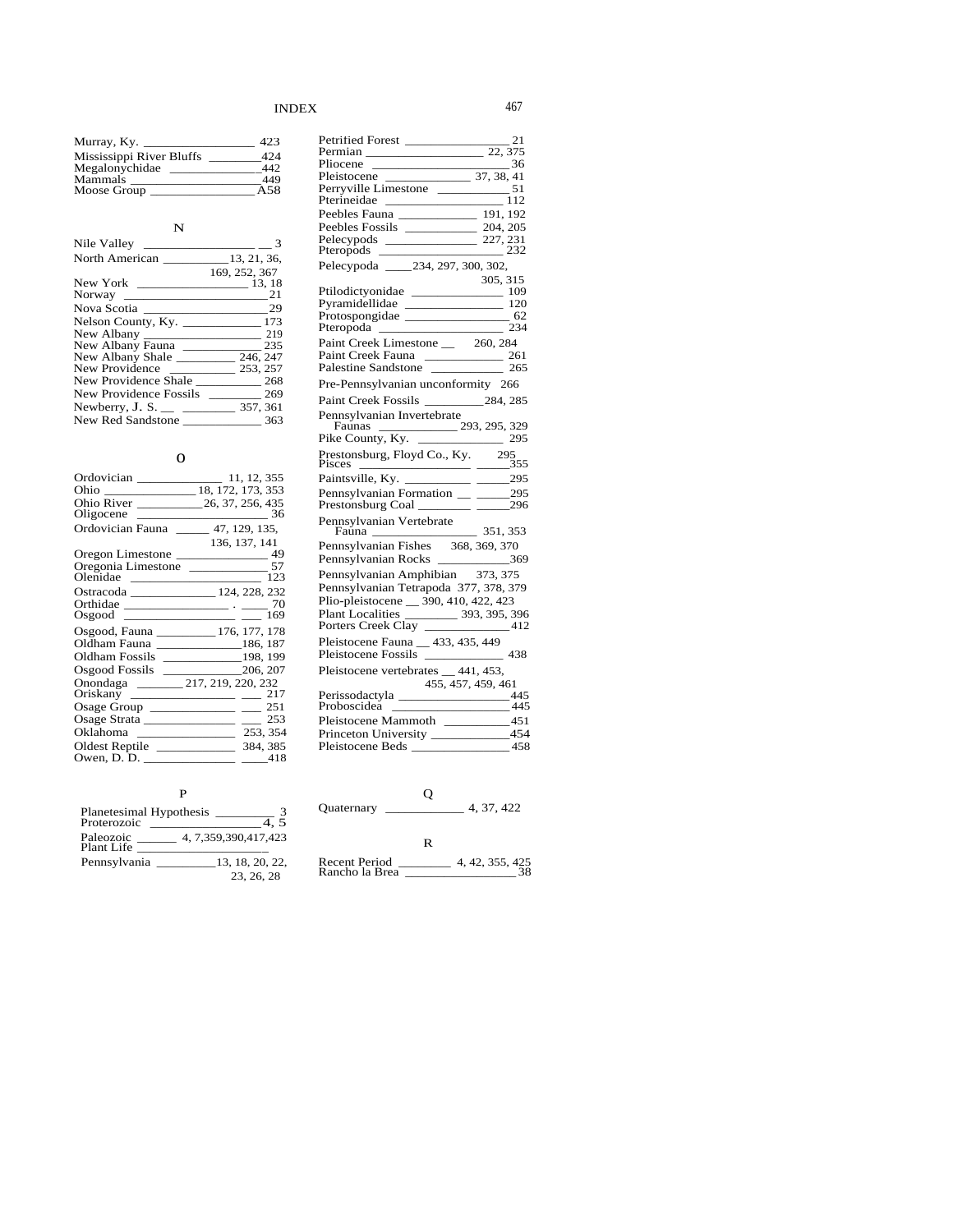| Richmond                               | 154, 155, 156,                       |
|----------------------------------------|--------------------------------------|
|                                        | 157, 158, 159                        |
|                                        | References _ 161, 162, 163, 164, 165 |
| Rhipidomillidae                        | $\frac{1}{2}$ 78                     |
| Rhynchonellidae                        | $\frac{1}{2}$ 86                     |
| Racine $\qquad$                        | 170                                  |
|                                        | Ribolt Fauna ________ 171, 188, 189  |
|                                        | Rochester, N.Y. ________________171  |
| Ribolt Fossils                         | 202, 203                             |
| Renault Limestone 259, 260, 282        |                                      |
|                                        | Renault Fossils 282, 283             |
|                                        | 362                                  |
| Roberts, Joseph, K.                    | 387, 389,                            |
|                                        | 391, 407, 409, 414                   |
| <b>Ripley Formation</b>                | $\frac{395,396}{2}$                  |
| Ripley Floras _______________ 402, 403 |                                      |
| Ripley Faunas _____________ 404, 405   |                                      |
| Rio Grande 421                         |                                      |
|                                        |                                      |

S

| 274, 275, 276, 277                                                |
|-------------------------------------------------------------------|
| Shropshire, Eng.<br>$\frac{1}{\sqrt{2}}$ 8                        |
| Silurian Period _ 12, 13, 14, 20, 21                              |
|                                                                   |
|                                                                   |
| $\frac{\text{Scotland}}{\text{Scotland}}$<br>18                   |
|                                                                   |
| South America 170, 195, 201, 203,<br>Silurian 170, 195, 201, 203, |
| 209, 211, 213, 356                                                |
|                                                                   |
|                                                                   |
| Spanish Explorers ________________ 41                             |
|                                                                   |
|                                                                   |
|                                                                   |
|                                                                   |
| Species, Description of _________61, 62,                          |
| 63, 64, 65, 66, 67, 68, 69, 70,                                   |
| 71, 72, 73, 74, 75, 76, 77, 78,                                   |
| 79, 80, 81, 82, 83, 84, 85, 86,                                   |
| 87, 88, 89, 90, 91, 92, 93, 94,                                   |
| 95, 96, 97, 98, 99, 100, 101,                                     |
| 102, 103, 104, 105, 106, 107,                                     |
| 108, 109, 110, 111, 112, 113,                                     |
| 114, 115, 116, 117, 118, 119,                                     |
| 120, 121, 122, 123, 124, 125,                                     |
| 126, 305, 306, 307, 308, 309,                                     |
| 310, 311, 312, 313, 314, 315,                                     |
| 316, 317, 318, 319, 320, 321,                                     |
| 322, 323, 324, 325, 326                                           |
| Sutton, A. H.<br>$\frac{1}{267}$                                  |
| Strophomenidae<br>- 79                                            |
| Silurian Fauna _ 167, 169, 170, 171                               |
| Silurian Rock - _______________<br>172                            |

| Silurian Formations                    | 173                           |
|----------------------------------------|-------------------------------|
| Savage, Thomas Edmund _ 215, 217       |                               |
| Silver Creek Fauna 219, 229, 230       |                               |
| Sellersburg Fauna                      | 229                           |
| Sellersburg Limestone ______ 238, 240, |                               |
| 241, 242, 243, 244, 245                |                               |
| Salem                                  | 256, 258                      |
| Ste. Genevieve                         | 257, 258                      |
| Ste. Genevieve Fossils 278, 279        |                               |
| Saltlick beds 296, 303, 328            |                               |
| Scaphopoda _________ _ _300, 320       |                               |
|                                        | 355                           |
| St. John. O. H.                        | $\frac{1}{2}$ $\frac{356}{2}$ |
| Salamander                             | 359                           |
| Selma                                  | - 390                         |
| Smith, E. A.                           | 391                           |
| Stephenson, L. W.<br>المستنبذ المستنبذ | 391                           |
| St. Lawrence Valley _____ ___          | 435                           |
| Salisbury, R. D.                       | 436                           |

#### T

|                                                                                                                                                                                                                                                                                                                                                       | $\overline{4}$    |
|-------------------------------------------------------------------------------------------------------------------------------------------------------------------------------------------------------------------------------------------------------------------------------------------------------------------------------------------------------|-------------------|
| Trilobites $\frac{1}{\sqrt{7}}$ , 10, 11, 229, 232                                                                                                                                                                                                                                                                                                    |                   |
|                                                                                                                                                                                                                                                                                                                                                       | - 36              |
|                                                                                                                                                                                                                                                                                                                                                       |                   |
| Toronto ____________ ___ __37                                                                                                                                                                                                                                                                                                                         |                   |
| Tyrone Limestone ______ __ __ $-$ 49                                                                                                                                                                                                                                                                                                                  |                   |
| Tate Shale ______________ ____ 56                                                                                                                                                                                                                                                                                                                     |                   |
|                                                                                                                                                                                                                                                                                                                                                       |                   |
| $Trinucleidae$ $\qquad \qquad$ $\qquad \qquad$ $\qquad \qquad$ $\qquad$ $\qquad$ $\qquad$ $\qquad$ $\qquad$ $\qquad$ $\qquad$ $\qquad$ $\qquad$ $\qquad$ $\qquad$ $\qquad$ $\qquad$ $\qquad$ $\qquad$ $\qquad$ $\qquad$ $\qquad$ $\qquad$ $\qquad$ $\qquad$ $\qquad$ $\qquad$ $\qquad$ $\qquad$ $\qquad$ $\qquad$ $\qquad$ $\qquad$ $\qquad$ $\qquad$ |                   |
| Troublesome $\frac{\qquad \qquad }{295}$                                                                                                                                                                                                                                                                                                              |                   |
| Teleostomi $\frac{357}{119}$                                                                                                                                                                                                                                                                                                                          |                   |
|                                                                                                                                                                                                                                                                                                                                                       |                   |
|                                                                                                                                                                                                                                                                                                                                                       |                   |
| Tully                                                                                                                                                                                                                                                                                                                                                 |                   |
| Tully Fauna _ _____________ _ 219, 221                                                                                                                                                                                                                                                                                                                |                   |
| Trilochonematidae ______ _____ 234                                                                                                                                                                                                                                                                                                                    |                   |
| Trigg County, Ky. $\_\_$ 256, 390, 391                                                                                                                                                                                                                                                                                                                |                   |
|                                                                                                                                                                                                                                                                                                                                                       |                   |
|                                                                                                                                                                                                                                                                                                                                                       |                   |
| Tar Springs Sandstone 260<br>Texas 264                                                                                                                                                                                                                                                                                                                |                   |
|                                                                                                                                                                                                                                                                                                                                                       |                   |
|                                                                                                                                                                                                                                                                                                                                                       |                   |
| Tuscaloosa Formation ______ 391, 392                                                                                                                                                                                                                                                                                                                  |                   |
| Tuscaloosa Floras 2008 398<br>Tertiary Sediments 2009, 423                                                                                                                                                                                                                                                                                            |                   |
|                                                                                                                                                                                                                                                                                                                                                       |                   |
| Tertiary System ____________________ 410                                                                                                                                                                                                                                                                                                              |                   |
| Tertiary Formations _______________ 411                                                                                                                                                                                                                                                                                                               |                   |
|                                                                                                                                                                                                                                                                                                                                                       |                   |
| Tapiridae                                                                                                                                                                                                                                                                                                                                             | $\frac{1}{2}$ 445 |

# U

| Ulrich, E. O.                | 222, 355      |
|------------------------------|---------------|
| <b>Upper Cretacea</b>        | 389.391       |
| <b>Upper Chester</b>         | 251, 263, 290 |
| <b>Upper Chester Fossils</b> | 290, 291      |
| Ursidae                      | 441           |